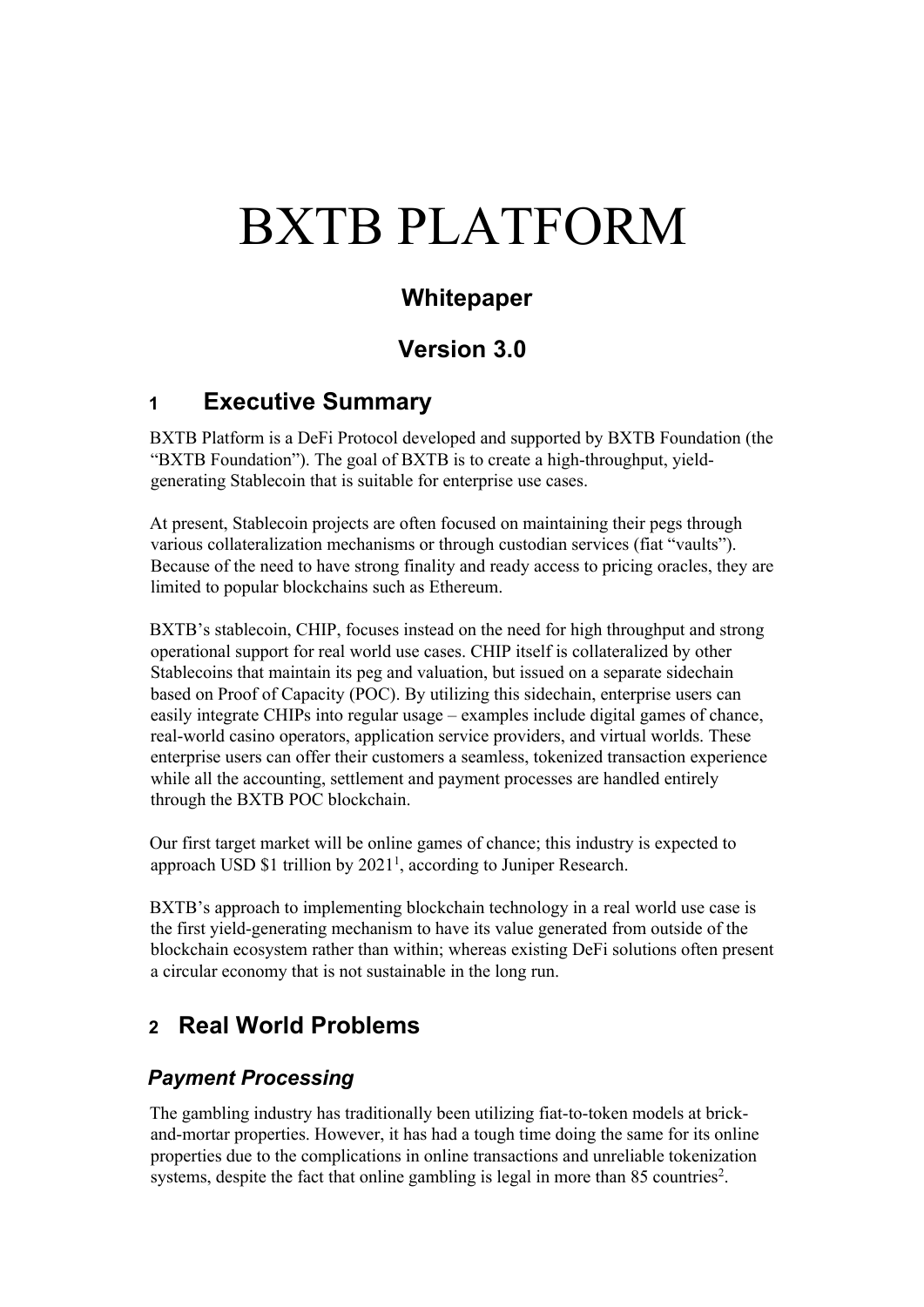While credit card networks such as Visa and MasterCard technically allow gamblingrelated transactions, strict and inconsistent regulations have scared off many businesses and services. Banks, credit card companies, and e-wallets that handle transactions have been worried about running afoul of the Unlawful Internet Gambling Enforcement Act of 2006, UIGEA, which prohibits persons or businesses "from knowingly accepting payments in connection with the participation of another person in unlawful Internet gambling."

In turn, the related businesses that online gambling platform require have also been wary of the field, resulting in onerous customer adoption challenges and operational inefficiencies across the industry.

More specifically, banks, credit card companies, and e-wallets often operate across multiple jurisdictions that have different regulations. For instance, the United Kingdom allows online gambling while the United States prohibits it. Instead of working with each region, companies often opt to simply prohibit gambling transactions across the board, making it difficult, if not impossible, for customers to transfer funds to and from online casinos — even though those transactions are perfectly legal.

Customers are forced to seek other, less attractive and often risky alternatives, such as buying prepaid gambling cards or resorting to opaque cash agents. Of course, this completely negates two of the major appeals of online gambling: the presumed increase in privacy and convenience.

## *Multi-Party Settlement*

Furthermore, online casinos are also having tremendous difficulties settling payments within their supply chains.

On the back-end, an online casino property might consist of:

- 1. An operator: the entity that holds the casino license and operates the domain name
- 2. A platform provider: the software vendor providing the gaming platform
- 3. A games provider: the software vendor providing the casino games
- 4. A payment processor: the software vendor providing the fiat on/off ramp, often by playing cat-and-mouse with the banks

On the front-end, the online casino might include a network of human agents as well as sub-agents and sub-sub-agents, etc., who act as intermediaries, handling cash to and from would-be bettors.

The traditional banking system is as reluctant to handle inter-party payments between operators and software providers as it is to handle deposits and withdrawals from end consumers. Again, this forces those inside the industry to resort to other means usually cash — to settle payments amongst themselves.

Further compounding the problem is the fact that stakeholders are required to blindly trust each other on accounting and contract enforcement or resort to redundant reporting and onerous reconciliation.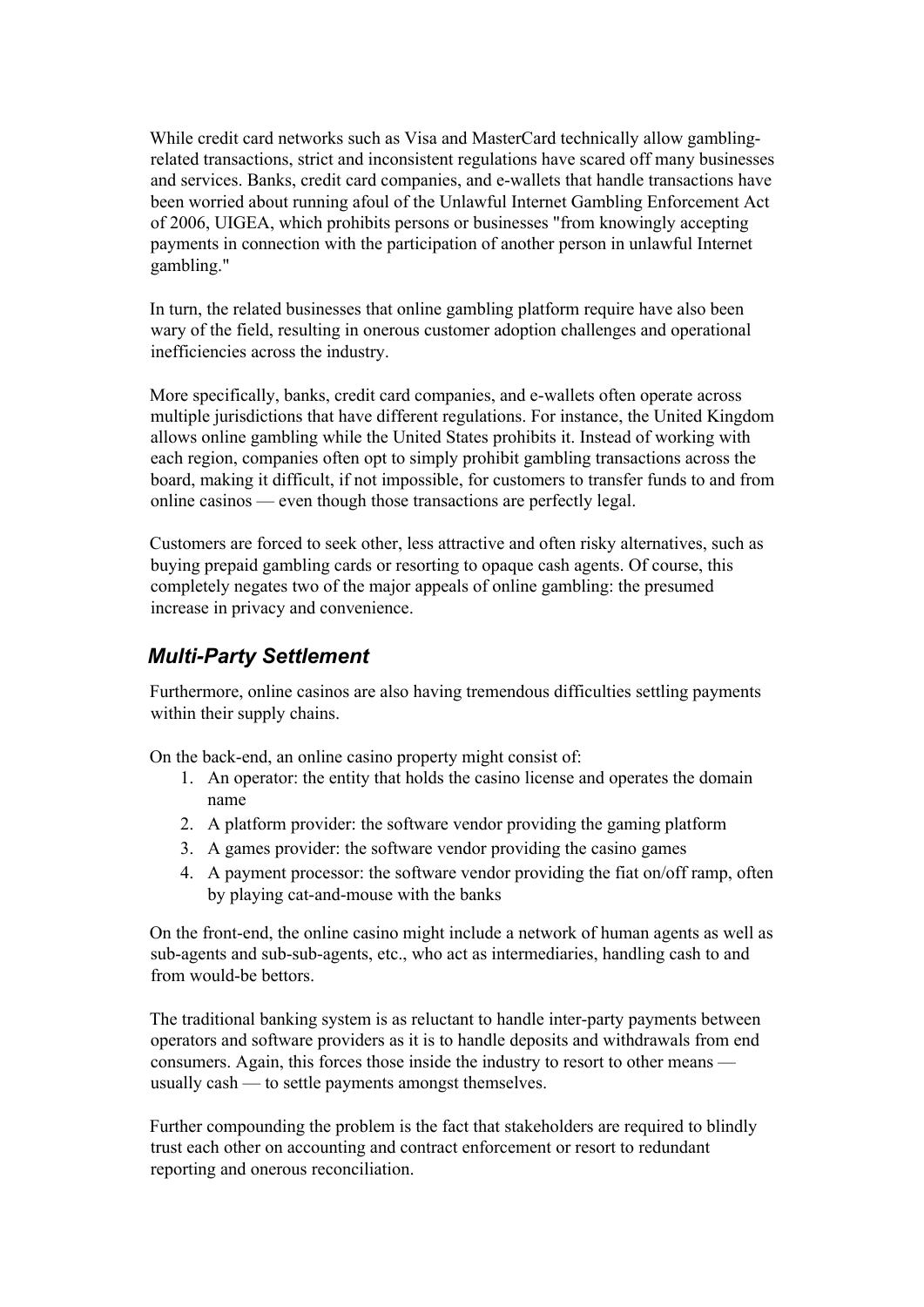# **3 The Solution**

We believe that cryptocurrencies, blockchains, smart contracts, and proof-of-capacity mining constitute the ideal components to effectively address these problems.

Using a cryptocurrency dispenses with the need to deal with traditional financial institutions, while maintaining the reliable store-of-value necessary for transactions to be valid. Smart Contracts allow automatic settlement between parties in a secure and reliable manner – all done transparently on the blockchain.

## *How it works*

The core BXTB platform consists of two core elements:

- 1. A sidechain that operates using Proof of Capacity, a greener yet high-throughput alternative to Proof of Work and other consensus mechanisms.
- 2. A DeFi collateralization and yield-generating mechanism which incentivizes users to mint and promote CHIPs

On the BXTB sidechain (the "yield-chain"), two processes occur: BXTB mining and CHIP transactions. BXTB tokens are governance and utility tokens which have to be mined, and are also required in the creation of a CHIP. The collateralization process can be summarised as follows:

 $BXTB + Stablecoin = YBXTB + CHIP$ 

In order for a CHIP to be minted, BXTB must be purchased or mined, then sent to a smart contract on Ethereum together with a supported Stablecoin such as USDT or DAI. The tokens are locked and a corresponding CHIP is generated on the BXTB yield chain, along with a YBXTB.

## *YBXTB Yield Generation*

YBXTB holders receive a portion of the network and transaction fees generated by the movement and usage of CHIPs. In the early stages of the BXTB protocol, the transaction and network fees will be pooled together and distributed to all YBXTB holders equally. Later stages of the BXTB protocol will allow non-fungible variants of YBXTB that are programmatically linked to the CHIP that it was generated with; this allows the yield from those CHIPs to be exclusively earned by the YBXTB holder, incentivizing them to push for enterprise adopters who will be able provide high transaction volume for the associated CHIPs.

## *Transaction Fees*

CHIPS transacted on the yield chain are used by real-world industries that need highvelocity and high-throughput transactions. Each time a CHIP is transacted, a 0.05% amount of the transaction is paid as fees to the yield chain reserves\*, while another 0.25% amount of the transaction is paid as yield to YBXTB holders. This % amount is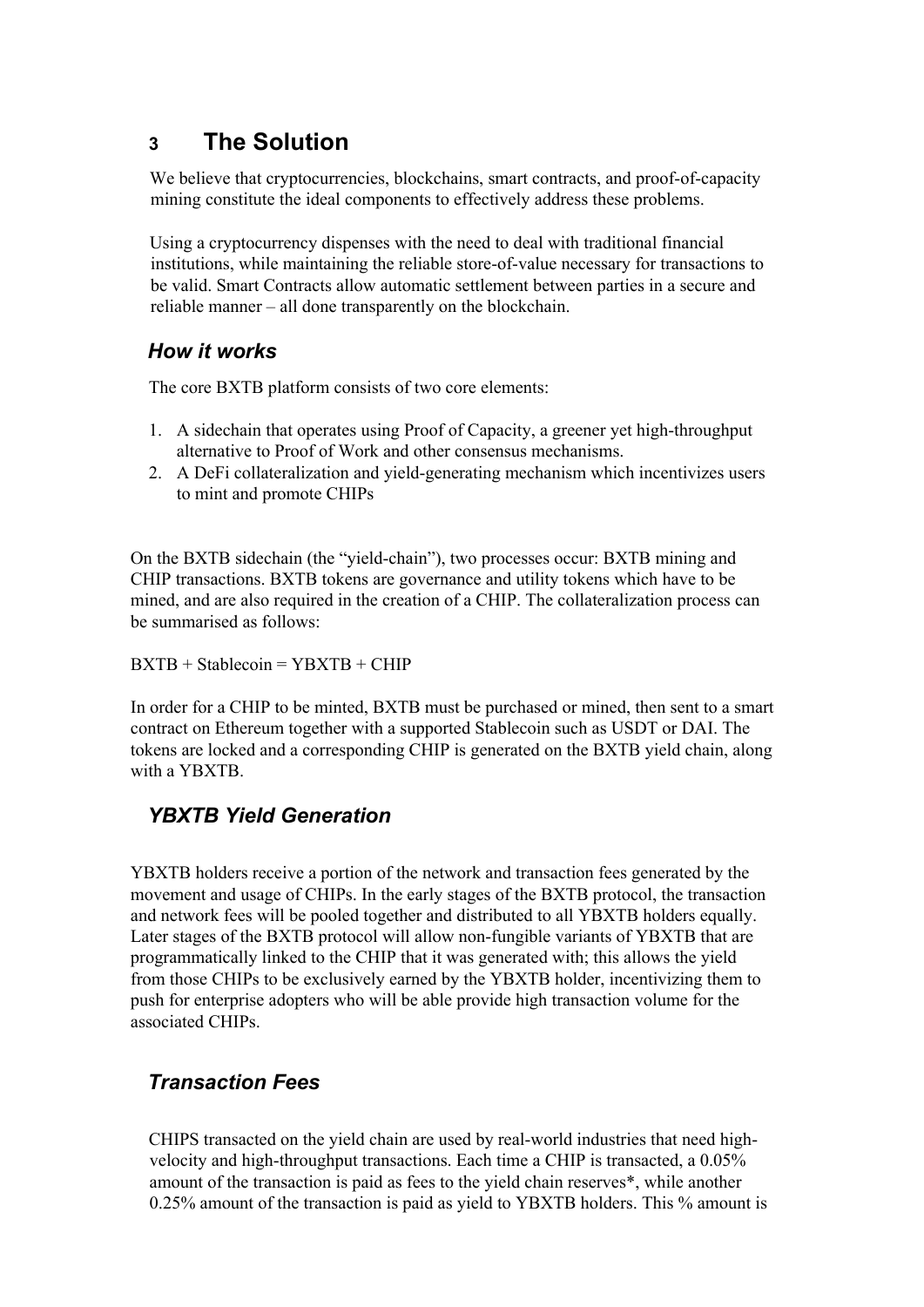set via governance decisions made by BXTB holders, and can be set to any amount depending on the goals of the community (e.g. to promote increased collateralization and liquidity for growth, or to promote increased yield)

## *Destaking*

CHIPs can also be paired with a YBXTB in a destaking process; doing so returns the Stablecoin to the YBXTB owner. This de-staking mechanism means that CHIPS which are out on the market earning yield for the YBXTB holders will remain active and contributing to the reserve. In effect, this means that YBXTB holders are encouraged not to de-stake as they would lose BXTB + lose out on the potential yield that CHIPs would be earning for their YBXTB through the transaction fees of the network. Any De-stakers will also benefit the liquidity of the system as the "free floating" CHIPs out in the market will have their YBXTB yield be aborted to the reserves.

*Destaking Summary:*  $YBXTB + CHIP = Stablecoin$ 

## *Overcollateralization*

In order to encourage the value of CHIP to remain stable and the underlying collateral to be more than adequate to maintain the USD peg, BXTB reserves will be utilized for two purposes:

1. Act as liquidity for an automated market maker mechanism, which facilitates exchange of CHIPs for fiat, Stablecoin or other cryptocurrencies 2. To enable overcollateralization of CHIPs across the system, part of the BXTB reserves of CHIPs will be burnt from time to time.

By creating an overcollateralized stablecoin, enterprise users will feel more secure in utilizing CHIPs, and the failure of an underlying stablecoin collateral to maintain its peg will be addressed through the BXTB reserves.

#### **BXTB Platform Governance**

Before being used in the collateralization process, BXTB acts as a utility token that awards governance and voting rights to holders. As BXTB is a DeFi protocol with no underlying team, governance decisions will be performed by means of a DAO, which the BXTB foundation will transition into in future.

#### **Technology Overview: Proof of Capacity**

BXTB is mined via a proof-of-storage consensus mechanism and tradeable on cryptocurrency exchanges. Using proof-of-storage drastically lowers the barrier to entry for potential miners because of the relatively cheap cost for storage space as well as significantly reduced energy costs, compared to proof-of-work processing power. The added inclusivity promotes a more diverse, less concentrated group of miners who will all participate and have a vested interest in the growth of the token's key value drivers.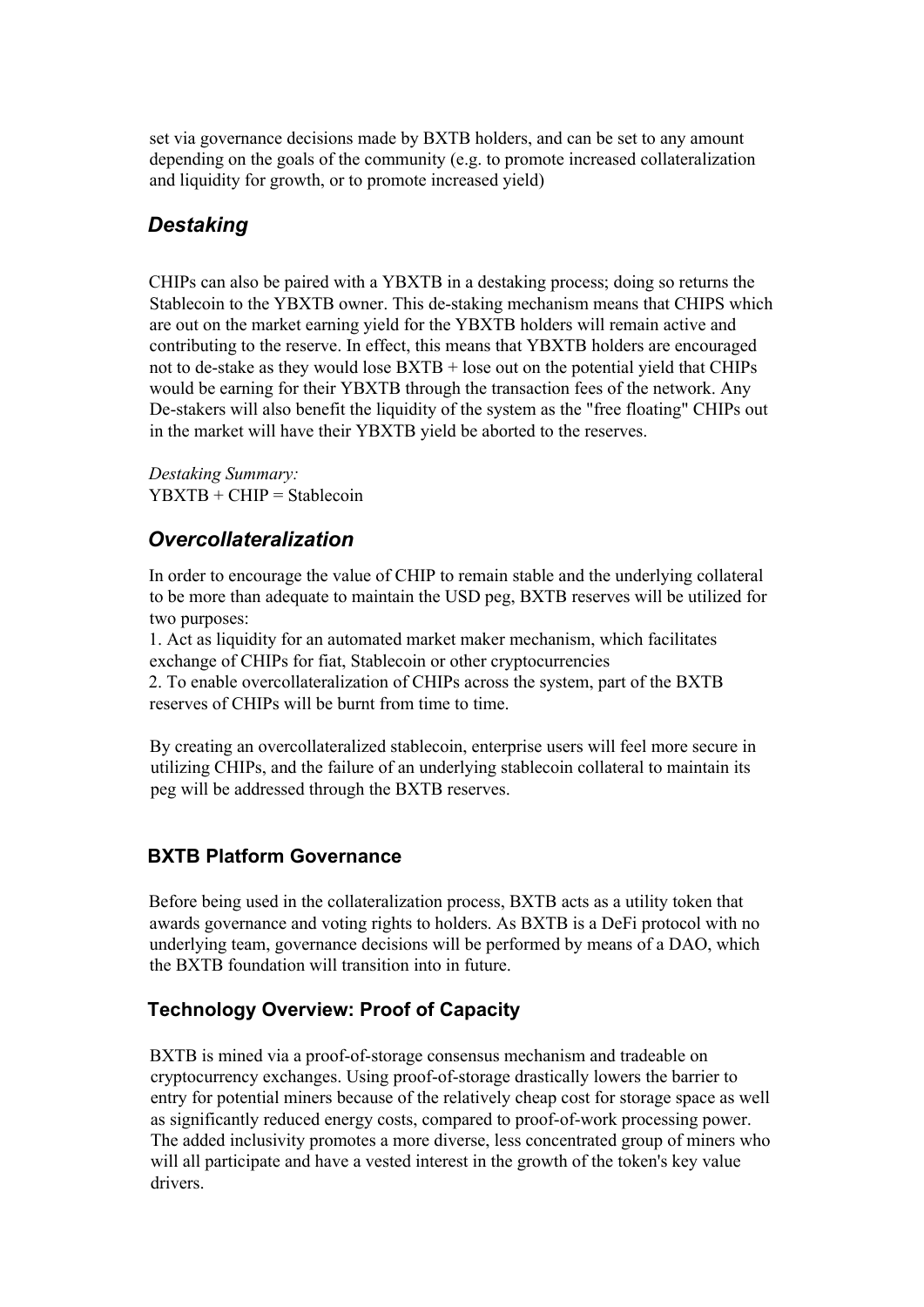## **BXTB Cross-Chain compatibility: BXTB (ERC20)**

BXTB tokens, while mined on the POC sidechain, can also be converted into ERC20 tokens through a BXTB-foundation operated oracle. Early implementations will focus on interactions in the Ethereum blockchain to ensure adequate community growth and to rely on network effects of DeFi's popularity amongst the Ethereum ecosystem.

### **BXTB Chips Wallet**

The BXTB Wallet is a secure, anonymous, web and mobile wallet designed specifically for CHIP to work seamlessly with the online casino partners and for end users with little or no crypto knowledge.

The primary features of the BXTB Platform Wallet are:

- Purchasing of CHIP from participating service providers
- Purchasing of CHIP directly from the BXTB Platform Exchange
- Support for smart contract based games of chance
- Bulk deposits and withdrawals
- Peer-to-peer transfers of CHIP and BXTB tokens
- Integrated CHIP/BXTB Automated Market Maker (AMM)

#### **BXTB Platform API**

The BXTB Platform API is a complete payment toolkit for enterprise users. It is a complete and full-featured payment API, designed for ease of integration, eliminating needless complexity and allowing any enterprise user to easily integrate our payment solutions (and take CHIP tokens) in a matter of minutes. The BXTB Platform APIs are HTTP-based RESTful and implement the same high-security mechanisms that are used in the online banking industry.

#### **BXTB Automated Market Maker**

The BXTB AMM allows anyone to purchase CHIP from BXTB Platform directly via the BXTB Platform Wallet or on the BXTB Platform Portal, using an automated mechanism to determine prices.

#### **BXTB Platform Portal (CNP)**

The BXTB CNP is a web-based portal designed to bring the power of smart contracts to non-crypto-native users. The BXTB CNP provides a user-friendly user interface (UI) for defining contracts among the various parties: operators, platform providers, game providers, payment providers, agents. It also automatically generates and records a corresponding smart contract to the blockchain for execution.

The BXTB CNP also provides a familiar accounting UI for the parties to inspect and audit transactions. As operators incorporate more and more BXTB Platform functionality into their operations, BXTB CNP will increasingly be their main gateway for managing their platforms.